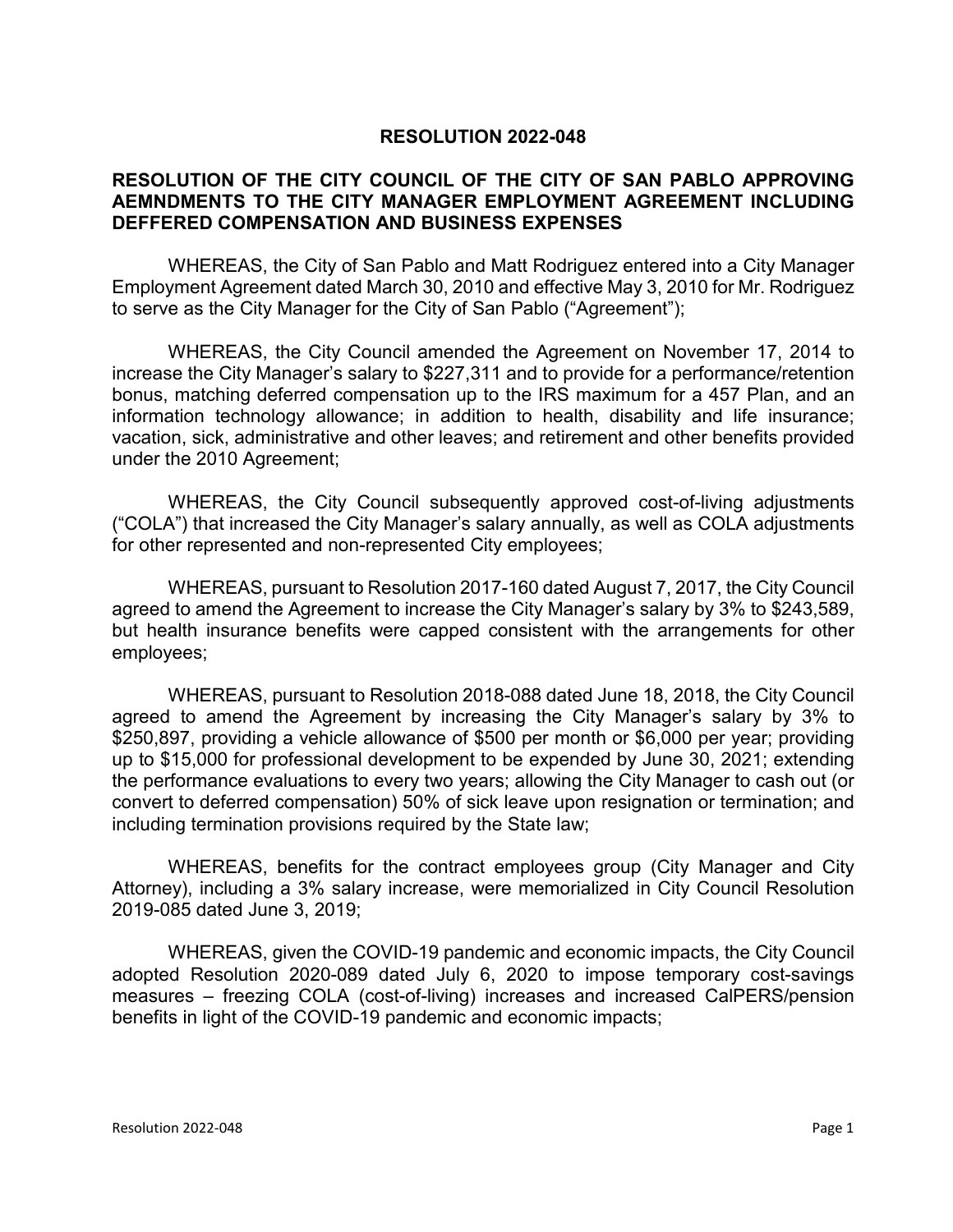WHEREAS, pursuant to Resolution 2021-084 dated June 21, 2021, the Schedule of Benefits was extended to June 30, 2022 and a 3% salary increase was provided to the contract employees group;

WHEREAS, pursuant to Resolution No. 2021-142 dated November 1, 2022, the City Council approved the Juneteenth holiday for all employees including the contract employees group and continued the \$450 annual flexible benefits payment ("FSA"), which allows employees to pay for qualified dependent care and medical expenses with pre-tax dollars;

WHEREAS, on February 22, 2022, the City Council established the Temporary Ad-Hoc Subcommittee on the City Manager Employment Agreement composed of the Mayor and Vice-Mayor ("Subcommittee") to serve as the City Council's negotiating team;

WHEREAS, the Subcommittee met with the City Manager on March 1, 2022 and presented its report to the City Council in closed session on March 7, 2022;

WHEREAS, at a closed session on March 7, 2022, the City Council directed the Subcommittee to finalize the proposed amendments to the Agreement, with the assistance of the City Attorney, and to place the matter on the open session agenda at a regular City Council meeting for consideration after the City Council provides an oral summary of the amendments as required by California Government Code section 54953;

WHEREAS, this proposed action is not associated with any particular Council priority and is not a project pursuant to the California Environmental Quality Act; and

WHEREAS, pursuant to Government Code section 54953 and to ensure transparency in the consideration of the salary and benefits for the City's executives, before taking final action at the City Council meeting on March 21, 2022, the City Council did orally report a summary of the proposed amendments to the Agreement regarding salary and benefits as follows:

1. Deferred compensation – Effective April 1, 2022, City shall pay annually a contribution of \$12,500 to City Manager's ICMA/Mission Square 457 deferred compensation account, with an additional 0.5% of City Manager's annual salary added to the City's annual contribution beginning January 1, 2024, and each January 1<sup>st</sup> thereafter up to the total maximum annual contribution established by IRS regulations, which is currently \$20,500. Such total maximum annual contribution from City is not a matching contribution, and does not include any additional "catch-up" payments, including the additional Age 50 Catch-up amount, authorized by IRS regulations. City shall not be responsible for any "catch-up" payments, which City Manager can choose to make.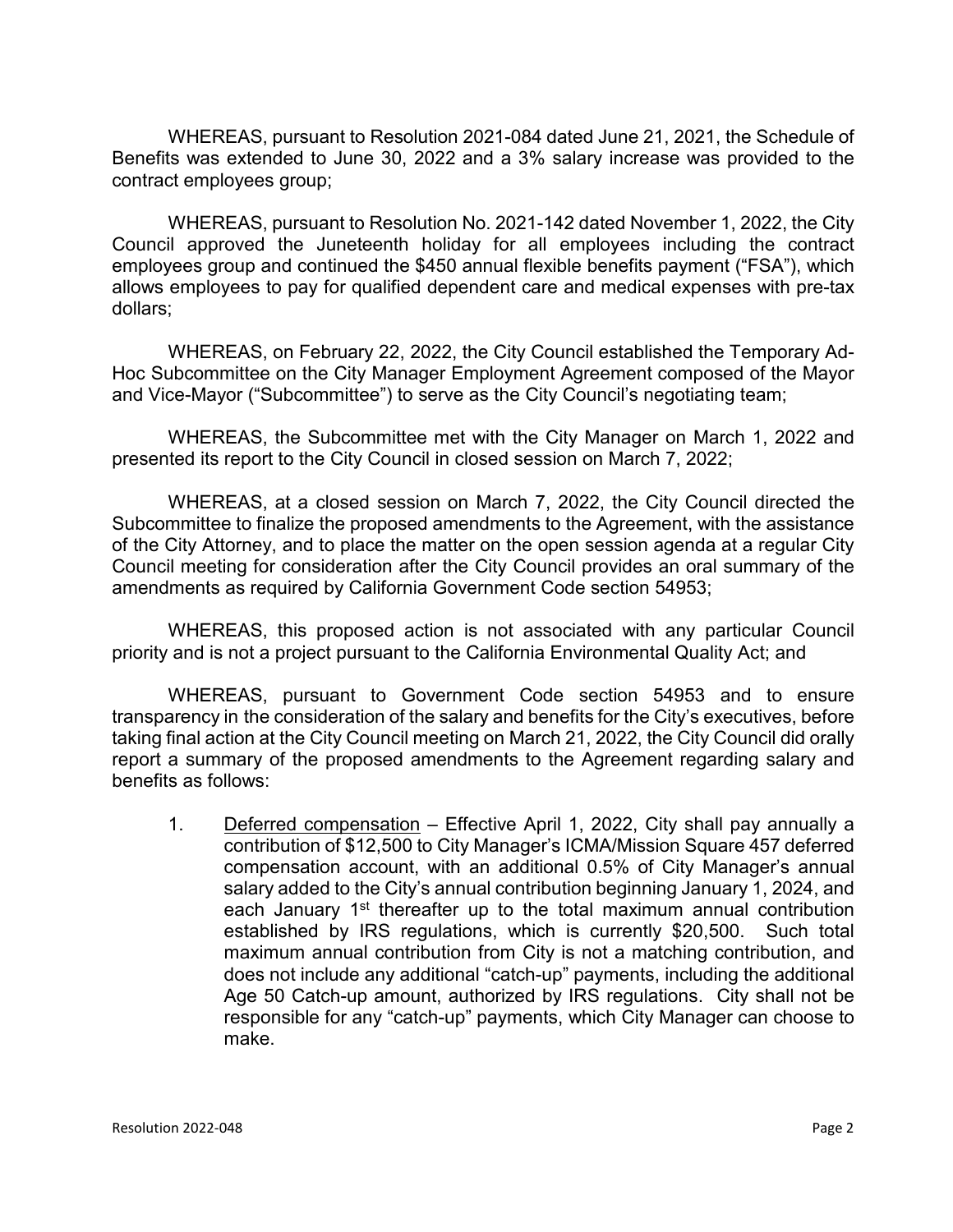- 2. Business expenses –City shall pay an additional \$5,000 for a professional development and training program for executive management for the City Manager for a total cost allocation not to exceed \$20,000 to be expended by August 31, 2023.
- 3. Information Technology Allowance of \$750 to be paid annually to the City Manager (rather than every other year).

NOW, THEREFORE, BE IT RESOLVED by the City Council of the City of San Pablo authorizes the Mayor to execute the amended City Manager Employment Agreement with the following amendments and as shown as Attachment 1, which is attached and incorporated as the 2022 City Manager Employment Agreement including Exhibits A and B to the Agreement, and shall be effective April 1, 2022:

1. Deferred compensation – Amend Section 2.d of the Agreement to read as follows:

Effective April 1, 2022, CITY shall pay annually a contribution of \$12,500 to EMPLOYEE's ICMA/Mission Square 457 deferred compensation account, with an additional 0.5% of EMPLOYEE's annual salary added to the CITY's annual contribution beginning January 1, 2024, and each January 1<sup>st</sup> thereafter up to the total maximum annual contribution established by IRS regulations, which is currently \$20,500. Such total maximum annual contribution from CITY is not a matching contribution, and does not include any additional "catch-up" payments, including the additional Age 50 Catch-up amount, authorized by IRS regulations. CITY shall not be responsible for any "catch-up" payments, which EMPLOYEE can choose to make.

2. Business expenses – Amend Section 3 of the Agreement to read as follows:

CITY agrees to pay for City related business expenses. Such expenses shall include all direct costs associated with memberships in professional associations and attendance at conferences, including annual memberships with International City Management Association ("ICMA") and California City Management Foundation ("CCMF"), within approved Department budget and per diem parameters in the City's Travel Expense Policy. CITY shall also budget and pay for an additional professional development and training program for executive management, including accommodation and travel expenses as a one-time authorized expense not to exceed \$20,000 to be expended by August 31, 2023.